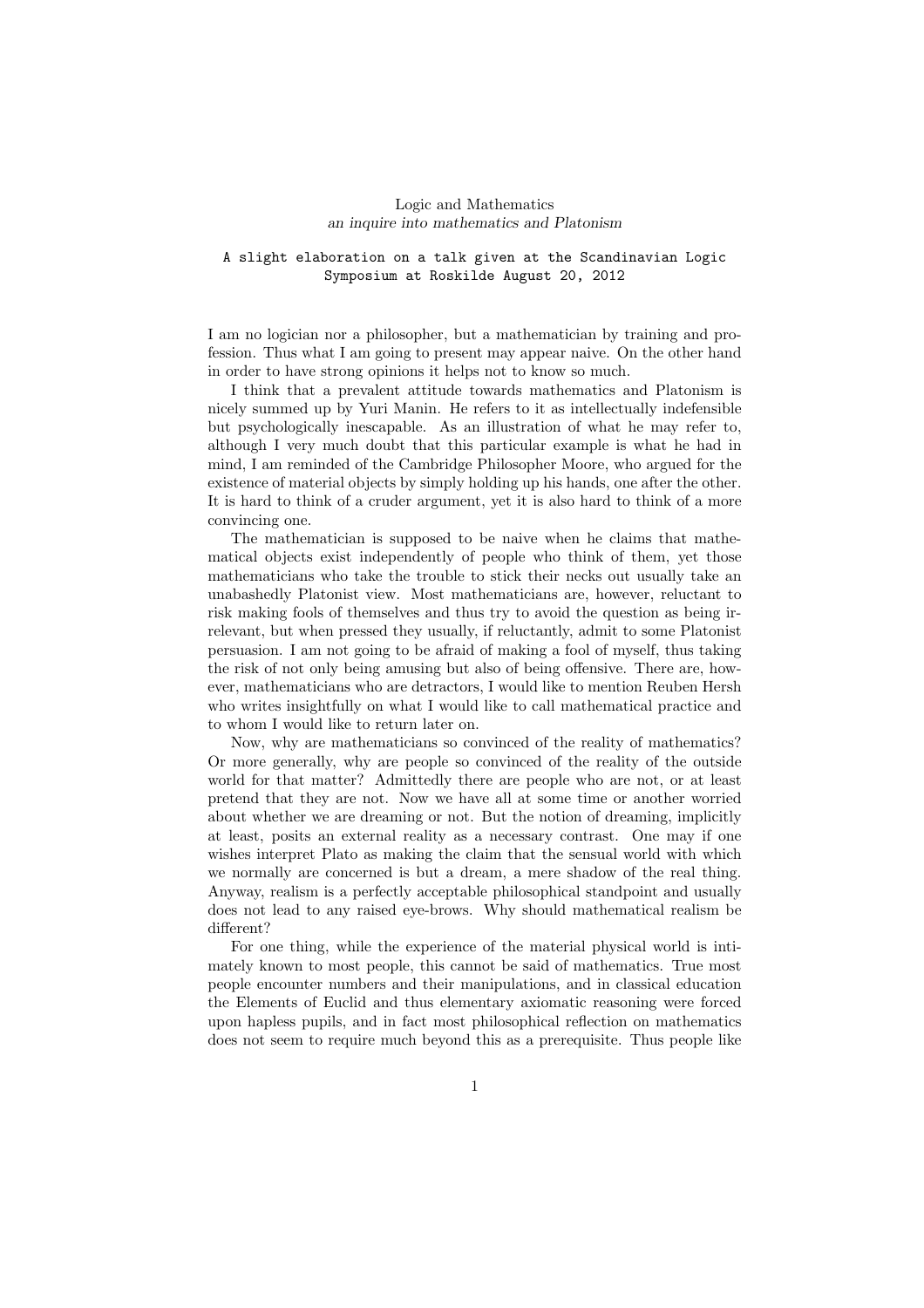Ludwig Wittgenstein feel entitled to expound on the nature of mathematics. But to really engage in mathematics you have to solve hard mathematical problems. In doing so you will inevitably have the experience that you encounter a hard reality that really kicks back at you and which is completely indifferent to your wishes. In standard parlance, you do not make up things as much as discover things. Thus this is a testimony from a few experts, and hence inspirational as it may be, it hardly counts as proof, as little as Moore's demonstration would convince the blind.

I am speaking about proof. Can you really expect to prove such a type of thing? Would not that presuppose hidden assumptions, even less secure and obvious than what it purports to support? This is of course a standard dilemma against which we repeatedly hit our heads until they start to bleed. One obvious way of reasoning about the ontological status of mathematics is to reduce it to logic. Incidentally, such a reduction justifies the title of my talk, a title I actually wrote down before I had any clear image of what my abstract of a yet non-existent talk would be about. Now, logically, this just replaces the problem to logic, and if you think about it, to even shakier grounds, because logic is after all nothing but human reasoning and its validity rests on faith in its soundness. A fashionable scientific explanation of its soundness, which carries with it the same inescapability that Manin referred to, but applied to logic rather than psychology, is an evolutionary one, namely that its soundness is nothing but an expression of its survival value, or more precisely its reproductive advantage. This point of view goes back to American pragmatists such as C.S.Peirce and William James, the latter in his enthusiasm for such type of explanations degenerating into mere silliness. It is of course circular. The evolutionary theory is by itself a logical construct. But of course circularity is inevitable in any kind of meta-physical reflection. C.S.Peirce claimed that the integers are more fundamental than logic itself. That the kind of logic that mathematicians use instinctively (and Peirce was adamant in claiming that mathematics was not a study of forced reasoning but a study by forced reasoning) is really part of ethics (and indeed the project of putting mathematics on a secure footing appears as an ethical one when you first encounter it, which accounts for its felt urgency), while more formal logic is a part of mathematics. I think posterity has proved Peirce right. The efforts of Russell et al to base mathematics on logic seem in retrospect rather monstrous and a definite cul de sac, while the approach of Hilbert proved far more fruitful.

Hilbert is seen by mathematical philosophers as a formalist, and it is true that the one thing that the second wedding of mathematics and logic produced was the notion of a formalized language (which actually goes at least as far back as Leibniz as a philosophical project). Even if mathematics could be reduced to an axiomatic system where the objects were deprived of any meaning except that imbued by them instrumentally, the system per se becomes a concrete entity of which you could ask empirical questions, such as consistency. In fact the study of meta-mathematical consistency became a mathematical problem, and in a sense every mathematical problem could be codified as an arithmetical one. Gödel pursued those ideas to their surprising conclusion, and it is symptomatic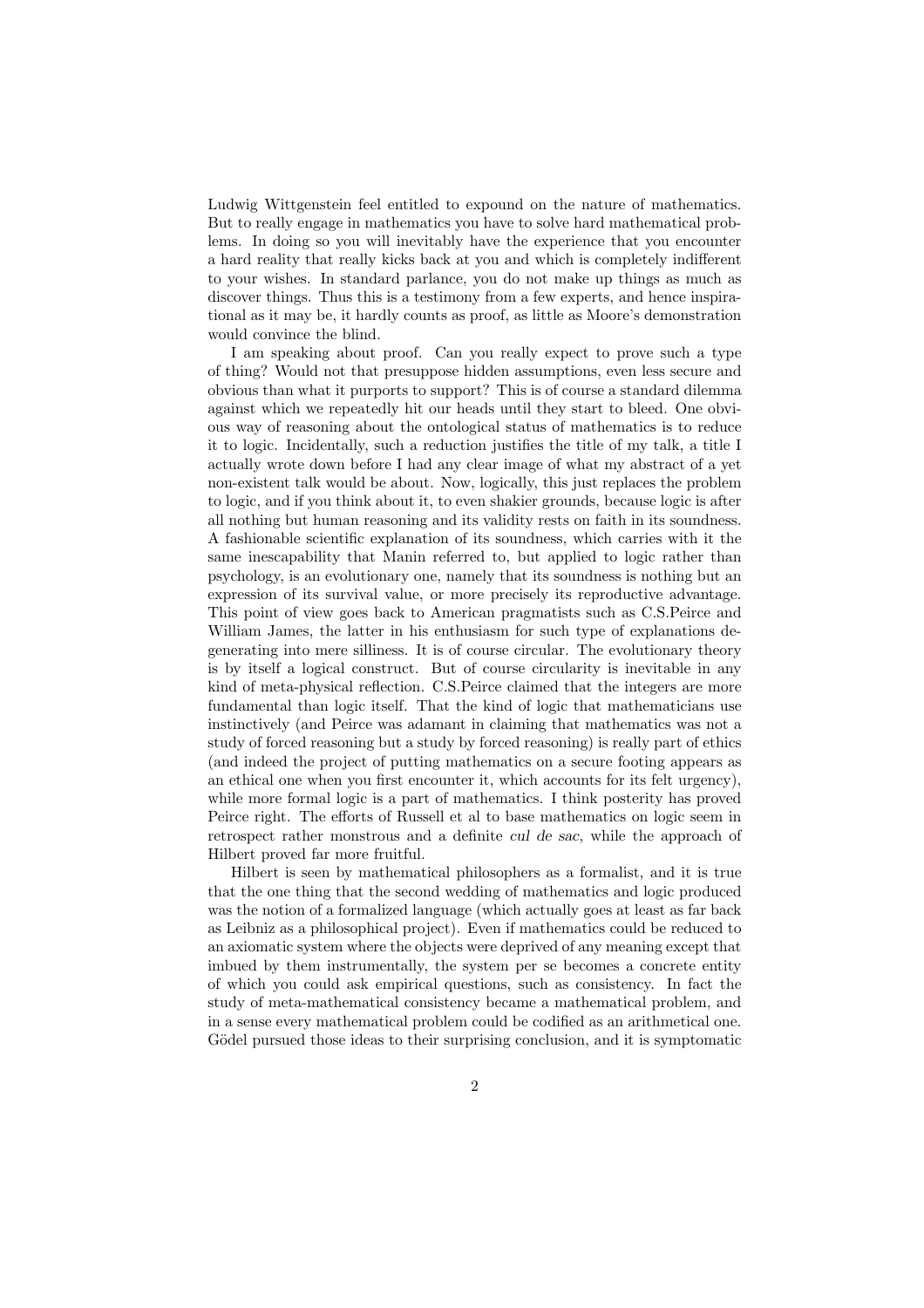that Hilbert instead of rejecting this conclusion, going contrary to his hopes, he and his school welcomed it, appreciating the power of mathematics when seeing it exercised. As a result, rather than seeing mathematics as applied logic, logic nowadays can be seen as applied mathematics. There are of course circularities in this conception, but as we have already noted, circularity is inevitable in meta-physics.

At this stage in the discussion it may be helpful to bring in the subject of games in the discussion in order to clarify the ontological issues. I am indebted to David Wells for impressing upon me the importance of the notion, beyond the obvious cynical interpretation of mathematical activity being mere game playing. A game is characterized by rules, and the point of the game is to play it, which in particular means following the rules, a rule, which you for obvious reasons cannot include in the set of rules. The notion of a game seems to be innate among children and in no way encoded in the formal rules, hence it is far from certain that if an alien intelligence would be presented with the games of say chess, that they would understand the notion of playing. In the notion of playing there is the understanding that the game constitutes a toy-world, which in one sense is at the mercy of the players, because they are free to end a play whenever they want and change the rules to start a new one; and which on the other hand exerts a domination on the players, because they are voluntarily forced to submit themselves to its rules, an act which is not fully voluntary as breaking the rules does not mean vanquishing them, only to admit defeat and withdrawing from the game, which somehow, although being a creation of ours leads its own life. Every invention has unintended consequences, some of which may not be to our liking, and those consequences are not, so to speak, willed or created by us. The rules create a hard reality which kicks back at us.

To make the point more explicit, assume that the game is chess, which although most of us cannot play it very well its rules are well-known. The rules are about configurations on a board and gives restrictions on how to go from one configuration to another. In fact we can see it as a kind of syntax. Every game can easily be translated into a sequence of zeroes and ones, and legal games constitute a subset of all possible sequences. Thus the game of chess can in one sense be described by a listing of all possible legal games. However, playing the game of chess is not just a question of producing legal games, that would be to play chess with yourself, but to pit yourself against an opponent and to be motivated t win. Those are very human motivations that you bring to the rules themselves and only then does a real game ensue. Nothing like obstruction stimulates the imagination, and while chess-players engage themselves many secondary qualities of the game emerge, notions such as weak squares, strong pawns, and whatever. Those notions are not implicit in the axioms they arise from the confrontation of the human intellect and the rules. Alien intelligences, if consenting to play the game, would presumably come up with other notions. But whatever notions which will appear they are somehow constrained by the rules. The rules are there in the background and they kick back at you. You do not so much invent strategies as discover them.

Mathematics formalized into a deductive system can likewise be identified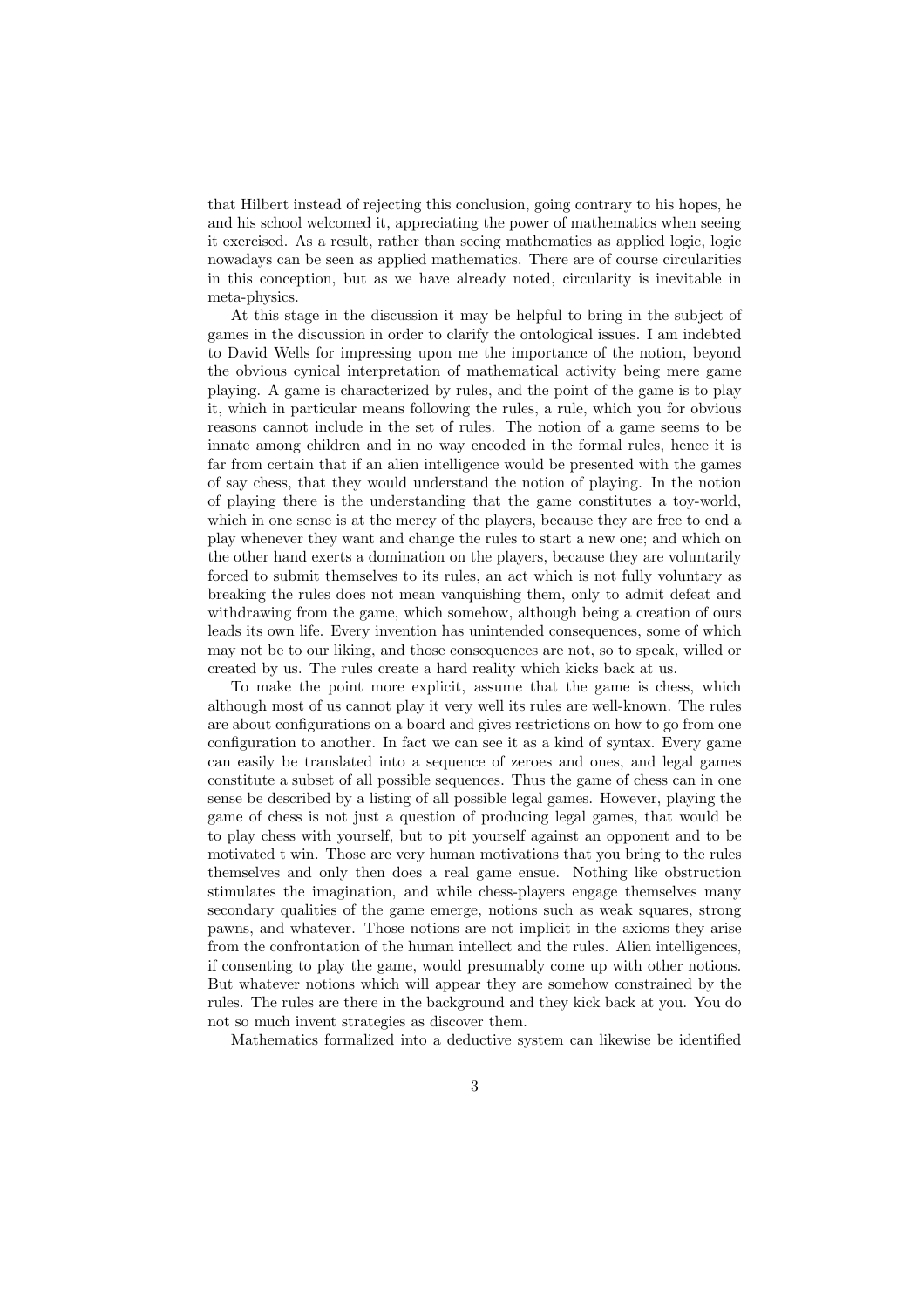with syntactic sequences of zeroes and ones. To make the analogy as close and relevant as possible to the game of chess, we should not just think of end results, such as theorems, but should include the whole deductive derivations from first principles. The correctness of the latter can in principle easily be checked mechanically, while theorems famously cannot in general. (The chess analogue would be to just present configurations and ask whether they can be embedded into legal games, that would be a totally different kind of chessplaying, more like solitary. How difficult it would be, I cannot tell, but it shows that one can ask all kinds of 'mathematical' questions about chess which has little if any relevance to winning a game.) From this point of view mathematics does not seem to differ essentially from chess, the whole thing is just a question of listing legal sequences. For this reason I liken the formalization of mathematics to presenting an imagine pixel by pixel. Great for many purposes, but in no way indicative of the way we experience pictures.

Now playing chess differs essentially from doing mathematics, although admittedly some aspects of doing mathematics undeniably have the same flavor as playing a game of chess. Thus there is some overlap between good mathematicians and good chessplayers, but that is not a philosophical issue and hence not worth dwelling on. In chess formalization comes first, and in playing the game of chess you are actually in some sense literally doing a search on the list of possible games. Thus when search procedures are made more efficient by computers, humans have to concede defeat. True, the secondary features of chess-playing may be so well-developed that the chess-player does not see the configuration on the board, he sees something else, just as we as practiced readers are not aware of the letters on the page, only the story they convey. (The phenomenon is usually referred to as 'popping up'). And thus when he plays, he is not aware of making any explicit calculation of possible consequences, he just 'intuitively' feels what he 'has' to do. Thus in chess meaning is imposed on a given formalization, while in mathematics meaning comes first, and formalization afterward. Of course this is not strictly true in individual encounters with mathematics. The pixel-by-pixel presentation of a picture has many advantages when it comes to transportation, say such as copying, and in much mathematical instruction pseudo-formalizations (pseudo in the sense of pseudo-code which is not formal enough to be implemented on a computer) are conveyed, for which the student only gradually acquires a sense of meaning. Mathematicians do not employ any searching when they try to discover things, for that the system, unlike the case of simple chess, is too unwieldy, and thus it is not clear how to program a computer to do mathematics in a systematic way, as opposed to perform specific calculations assigned to it by humans. And even if such machines were constructed, it is not entirely clear in what sense they could beat humans. Further speculative inquiry would lead into the notion of artificial intelligence, although ultimately related to the question of Platonism, it would only distract at this stage. Although mathematics is abundantly richer than chess, the analogies may, as I indicated above, clarify ontological issues, on which I believe everyone competently and seriously reflecting on mathematics agree, regardless of their stand on the issue of Platonism. In a game there is an objective com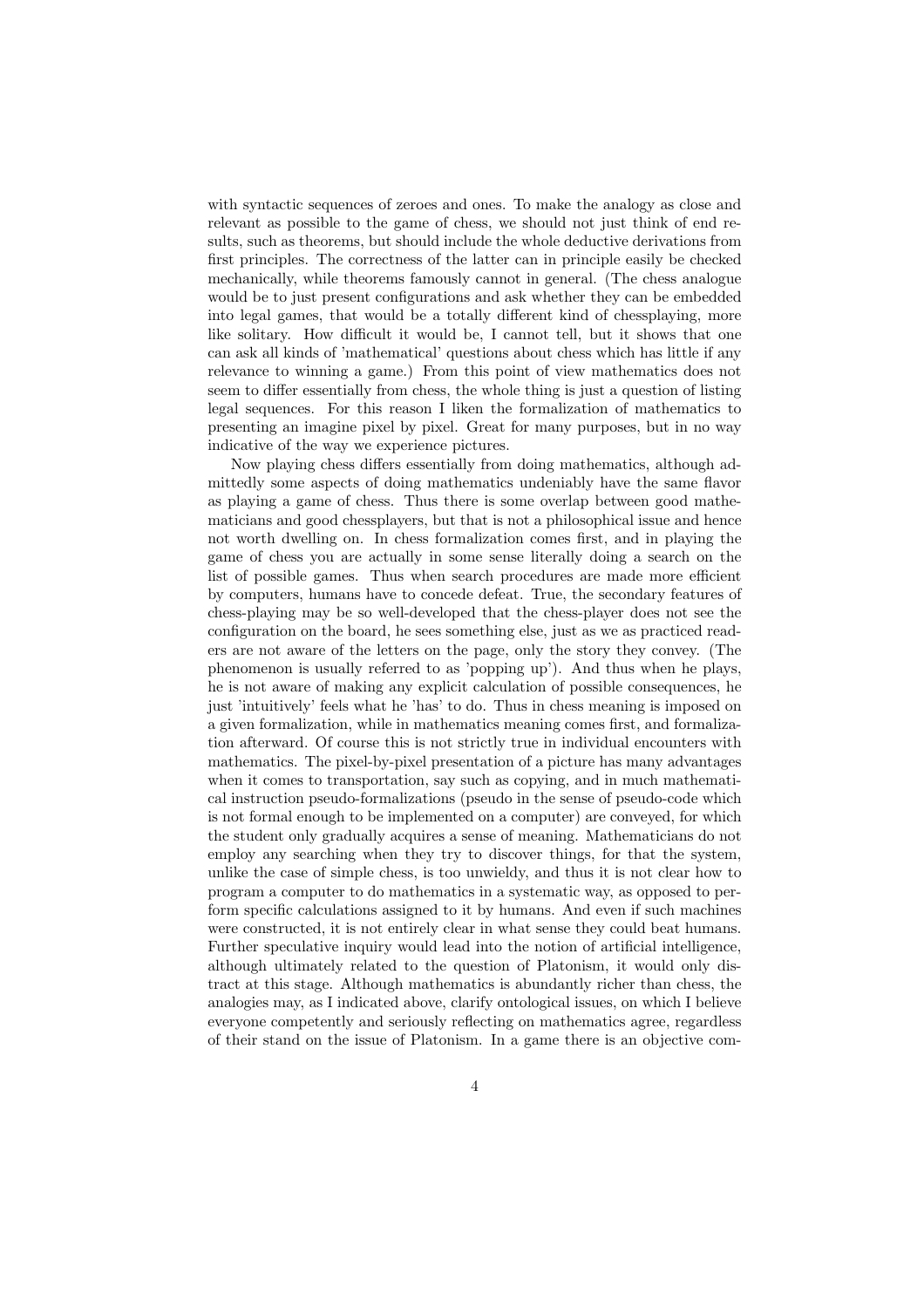ponent, the rules, and a subjective component of the imaginative response to the rules. The first are god-given so to speak (regardless of whether they are given by humans or not) and they have autonomous consequences, the second are obviously human. So why does the issue of Platonism engender such strong feelings? On one hand determined anti-platonists condemn platonistic leanings as naive, primitive and outdated: while platonists resent the implication that mathematics is but a social game, which if viewed closely and unsentimentally dissolve into mist.

Now so called logicism and formalism (I must admit that I cannot really see the difference) are often seen as alternatives to Platonism. I am puzzled. I see them simply as attempts to bring Platonism into the realm of a systematic discourse. In the same way I am also puzzled by so called nominalism and intuitionism and in what ways they are really opposed to mathematical realism. Platonism is like Hinduism, it is perfectly able to incorporate within itself all religions, including atheism. For the record Hilbert was no formalist in any temperamental way, formalism for him had just one purpose, namely of a rearguard action (which it failed), after which he was about to go onto bigger and better things. The point of formalism is to make mathematics mechanical, and thus to make it into an external object. I guess Leibniz understood this well, but technology was not up to par in his time to allow an implementation. Now to a large extent the spirit has become flesh. However, I concede that the issue of formalism allows you to ask a fundamental question, namely is it possible, in principle, to completely formalize mathematics. It is a philosophical question, which may have an affirmative answer, but which cannot be implemented in practice. For one thing mathematicians may implicitly use principles of reasoning that have not yet been identified and tamed. We recognize a piece of sound reasoning when we see it (just as Plato claimed that all acquisition of knowledge is a case of remembering the forgotten). And it is possible that this process will never end. Thus one may argue that Platonism goes beyond formalism in denying that its project cannot be realized. That formalism, not even formally, can capture mathematics. On the other hand a Platonist attitude can also be seen as compatible with complete formalization. The Platonist standpoint would then be that the rules of mathematics, unlike the rules of chess and other human inventions, are discovered and so to speak given by God. To paraphrase the existentialist dictum, with mathematics existence precedes essence, with games it is the other way around, the rules and the formalization is given, then existence follows. Admittedly in mathematics there are many games in which axiomatic rules are set up, but such game become meaningful as mathematical games only if they relate fruitfully with mathematics as a whole.

As to logic and mathematics, it is well worth pointing out that mathematicians also rely less on deductive reasoning, than the public (meaning mathematical philosophers) assume. What gives a mathematician his convictions is not so much long deductive chains but how results seamlessly fit in with other results. The mathematician in that sense does not differ from the scientist in the Popperian interpretation (something Popper incidentally never fully appreciated). And the magical interconnectedness of mathematics is at least psychologically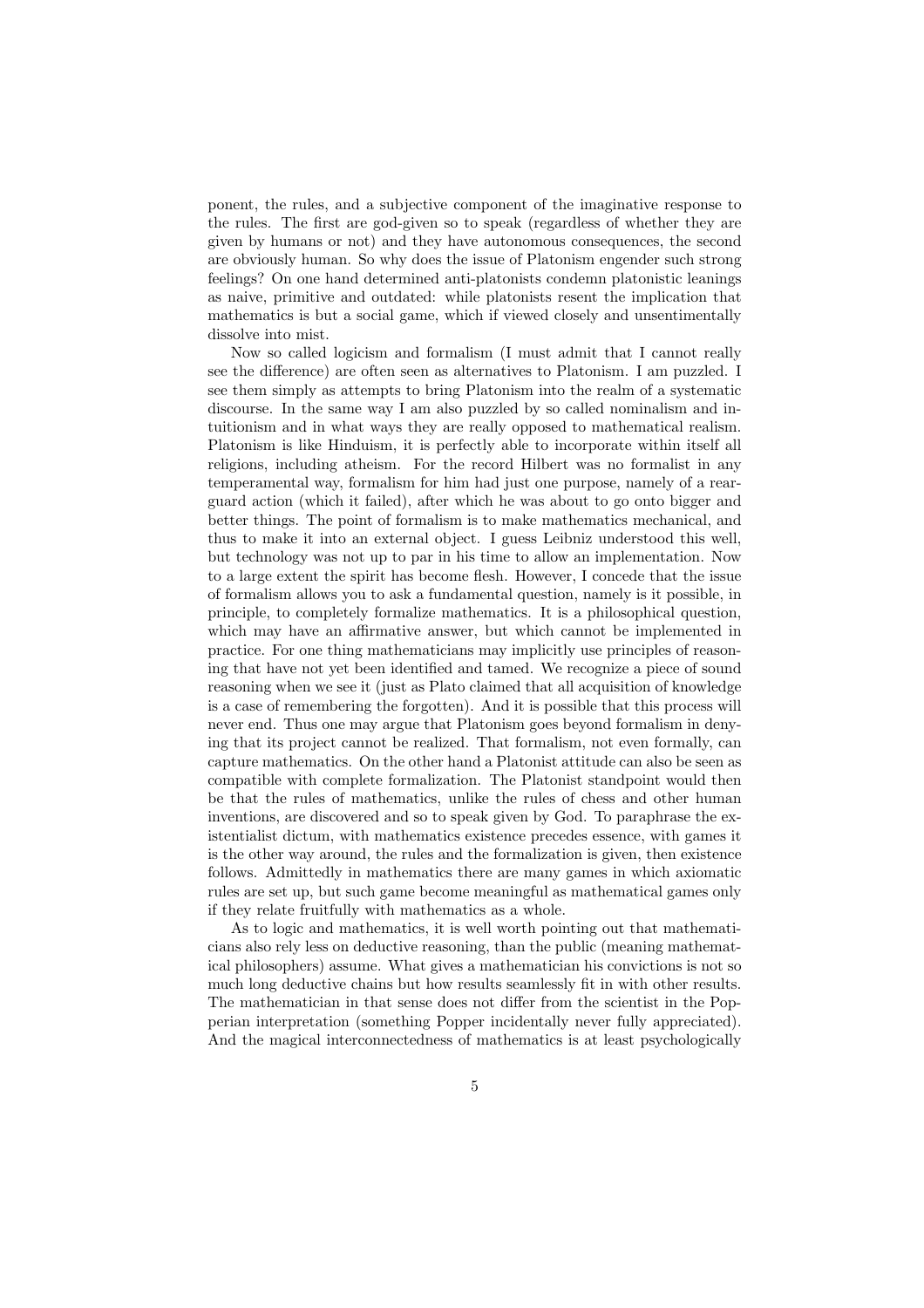a very strong case for its independent ontology. Something that provided the foundations of Freges Platonistic convictions (although he famously dismissed all attempts to base arithmetics on psychology, the least developed of all the sciences).

Now mathematics is undoubtedly a human practice, what else could it possibly be? and as such it is assumed that it is a human invention on par with the arts and the law, including ethics. And undoubtedly much of what meets the eye are due to conventions, starting with the way we represent numbers to more advanced notation and terminology. Many of the objects such as primes to more specialized such K-3 surfaces, seem to owe their existence to personal choice at one time or another, although some of them (such as primes?) seem more natural and inevitable. But as mathematicians are quick to point out, the objects may be inventions, but the facts about them are not at the discretion of their inventors. Any invention, as we have already noted and even people taking an anti-Platonic view may concede, comes with unintended consequences. In fact this is what drives evolution. Mathematics is not art, although many mathematicians imagine fondly that this is what they are doing. If it is art, it is with a twist. There is an old legend about a Chinese painter who wanted to step into his painting. A mathematician can do it. In particular mathematics is not fiction. On whose authority can we rely when it comes to the color of eyes of Sherlock Holmes maternal grandmother? But the properties of a mathematical object are not regulated by its putative inventor. To take a more abstract art form such as music, with which mathematics sometimes is linked. (There is a direct link going back to Pythagoras, but that is of course a literal and hence trivial link.). The mathematician is concerned about his work being true, but what about a composer? Truth means in his case something rather different. He is not interested in rigor, except possibly in a metaphorical sense. As Popper claims, art and science are defined by criteria, while the criteria in science are objective, those in art are subjective. Yet, art works socially, in fact much more successfully than mathematics does. The achievments of a mathematician can only be properly appreciated by other mathematicians who are able to understand the mathematics. But with music, you do not have to be a composer to appreciate it. One may argue that when it comes to the emotional appreciation of music, musical knowledge and ability may be an impediment rather than an asset. The emotions people claim they feel when listening to say Mozart were they in any way present in Mozart himself? Of course there is musical theory, and composers thinking of music, may be engaged in thinking which may be very similar to that of the mathematician. Also would the public be present at a seminar on musical theory they would be as lost and perplexed as at a mathematical. It might then be tempting to equate doing mathematics with engaging in musical theory, but if so what corresponds to the music itself? Applied mathematics? That would be to stretch the analogy too far.

There is mathematical practice and there is mathematics, as the Platonist would claim. The remarkable consensus that characterizes the fruits of mathematical practice, as opposed to the dissension in other human endeavors of the mind, can thus be seen as a manifestation of that unity provided by the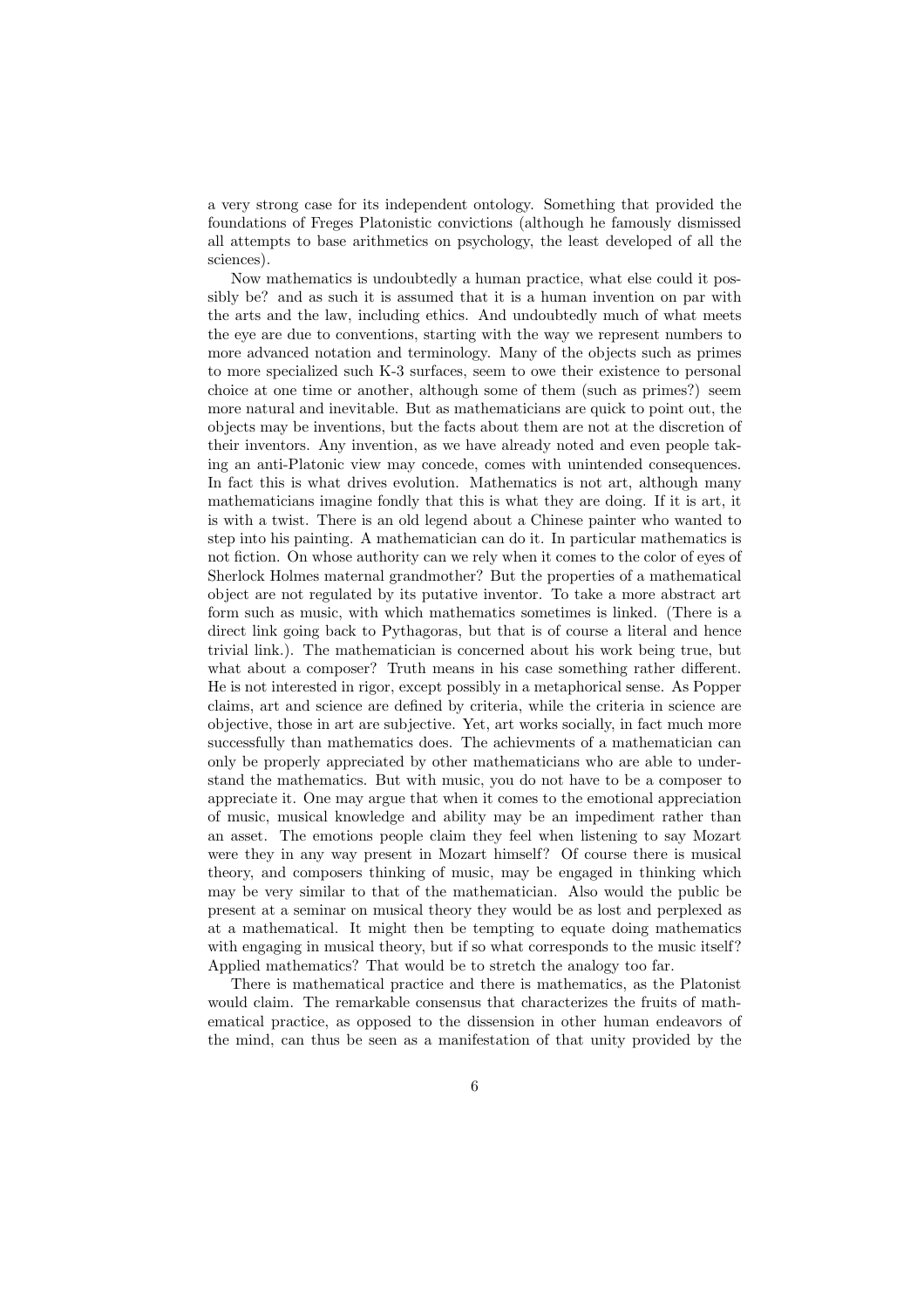sublime object - mathematics. This is, I think, a very fair summary of the way mathematicians think of their activity. If there would only be mathematical practice, few if any mathematicians would be able to go through the effort (if you are interested in money or fame, there are obvious shortcuts to such aims). But if we would say that there is no music but only musical practice, most if not all musicians would just shrug their shoulders. The argument is of course well-known (it is hard to come up with genuinely new arguments in such a welltrodden subject) and has even a name, I forgot what. Mathematical practice also involves more than proving theorems. There is fashion and there is judgment as to what is important and what is beautiful, and there are appointments made and prizes awarded. And there is of course a history. No claims are made that those also go under the heading of Platonism. They clearly belong to the human face of mathematics, without which the pursuit of mathematics likewise would be impossible. The fact that mathematics has such an unreasonable effectiveness in natural science, is of course something that greatly adds to its prestige and fascination. But I think that this is an issue distinct from that of Platonism. Tempting as it is for a mathematician to see the world as mathematics made flesh, one cannot off hand reject the possibility that mathematics in this regard is merely a case of imposed 'gestalt', the way we can conceive of certain amorphous entities in a structured way. However, such convictions, carrying Platonism from reification to deification, will naturally provide a very strong impetus for work.

Hersh does of course not deny the objectivity of mathematics, but points out that its objectivity is only on the level of the individual in the collective, not on the level of the collective in cosmos. Just as we as individuals cannot flaunt the conventions of money, but the collective can. By claiming that mathematical practice is all where there is to mathematics, you put yourself in the position of a classical idealist, such as Berkeley, who claims that perception is all there is, no need to postulate objects that give rise to them. Idealism is a perfectly respectable philosophical stand, regardless of whether or not you like Berkeley postulate a God to make sense of it all. However, the constraints under which an individuals labor in mathematics are somehow not so much externally imposed as internally. In mathematical pursuits there is a great deal of autonomy and tacit assumptions. You do not need to know the formal rules of logic doing mathematics, somehow, as we noted above, you intuit them. To me the rejection of Platonism forces an adoption of some form of Jungian collective unconsciousness. Carl-Gustav Jung is seen as a mystic, and his notion of the collective unconsciousness is of course a mystical entity, although it can be given the semblance of modern scientific respectability, even hinted at by Jung himself. Namely the great similarity of human brains brought about by natural selection. Admittedly we need to account for some element of telepathy and empathy, which do not present any insurmountable problems, in view of current theories of mirror-neurons and such things. Thus we end up with a theory that mathematics is somehow hard-wired in the brain, just as, according to Chomsky language is wired into it. Such a view would of course appeal to people who think of mathematics as a kind of language, and thus like natural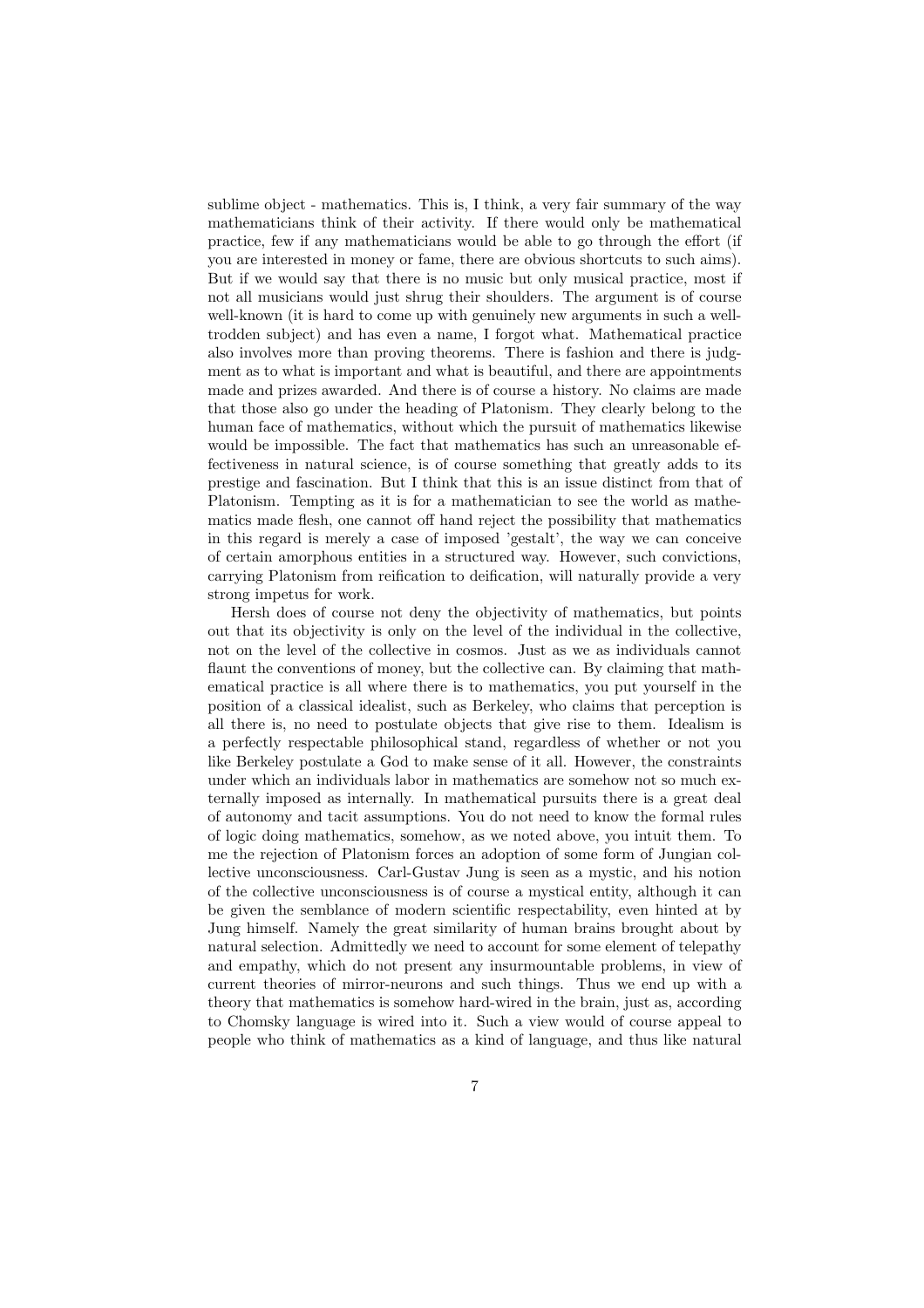language guided by a few principles. I should point out that I in no way impute such a view to Hersh. He has many interesting things to say about mathematical practice and he would probably take an exception to such an idea. Furthermore everyone, who is not pathological, learns language quickly and automatically, and all speakers of a native language are basically as proficient. Language use does not significantly improve beyond childhood learning. While with mathematics there is no such universal phenomenon of automatic acquisition. We also get a problem of how large a part of mathematics is really involved from the beginning. Platonism, does of course not exclude this evolutionary and neurological basis, but the role played by the brain would be more like sensory organs. If we would bring in Popper in the discussion, he would no doubt forcefully argue that some basic structure would be present in the brain, opponent as he is to what he derisively refers to as the bucket theory of mind. Such an approach would nevertheless count against mathematical realism as little as it does against realism per se. Anyway, being a Platonist or not, the question of how the human mind deals with mathematics is a very intriguing one. Mathematical didactics proposes as their ultimate aim to elucidate the structure of mathematical thinking. This, I believe, is a tall order of an ambition, of which very little so far has been achieved.

In summary, to go back to the game metaphor, there is no contradiction in that mathematics is done by humans, and that so much of the activity is clearly subjective, and that there is an objective base. You may be very emotional about mathematics (as the controversy about Platonism testifies to) and the activity itself, but mathematics is not about expressing emotions, in fact it has nothing to do about expressing emotions, as opposed to giving vent to them.

The typical argument against Platonism is the anti-religious one. It simply does not fit into the standard spatio-temporal conception of the world, but does posit a mysterious realm beyond space and time. Of course the argument is circular in a way too obvious to be pointed out, and besides the argument becomes a bit silly when this otherworldly domain is interpreted literally and you ask questions such how could we communicate with such a world. You could as well ask, as did Newton agonizingly, how gravitation acts over distance with no intermediate mediation, or how the angular momentum of the rotating earth leaks and travels across space to the Moon which unfailingly catches it. There is no a priori reason to restrict your ontology. Furthermore I think those religious analogies are uncalled for. One is reminded of the British philosopher R.G.Collongwoods conception of history. You cannot bring a bit of the past into the present. The past is the past and can never be resurrected as opposed to reconstructed. The task of a historian is to reconstruct the past into the present using the tools that are available. Thus the past is never fully knowledgeable, it lies in a region beyond our tangible grasp, but that does not mean that it is unreal or just a figment of our imagination, although one may argue that our attempts to reconstruct it are, it certainly exist in a sense, and its very existence is the guiding motivation for our attempts to reconstruct it. In the same way with mathematical platonism. It is beyond our reach, but the ultimate motivation for our mathematical efforts.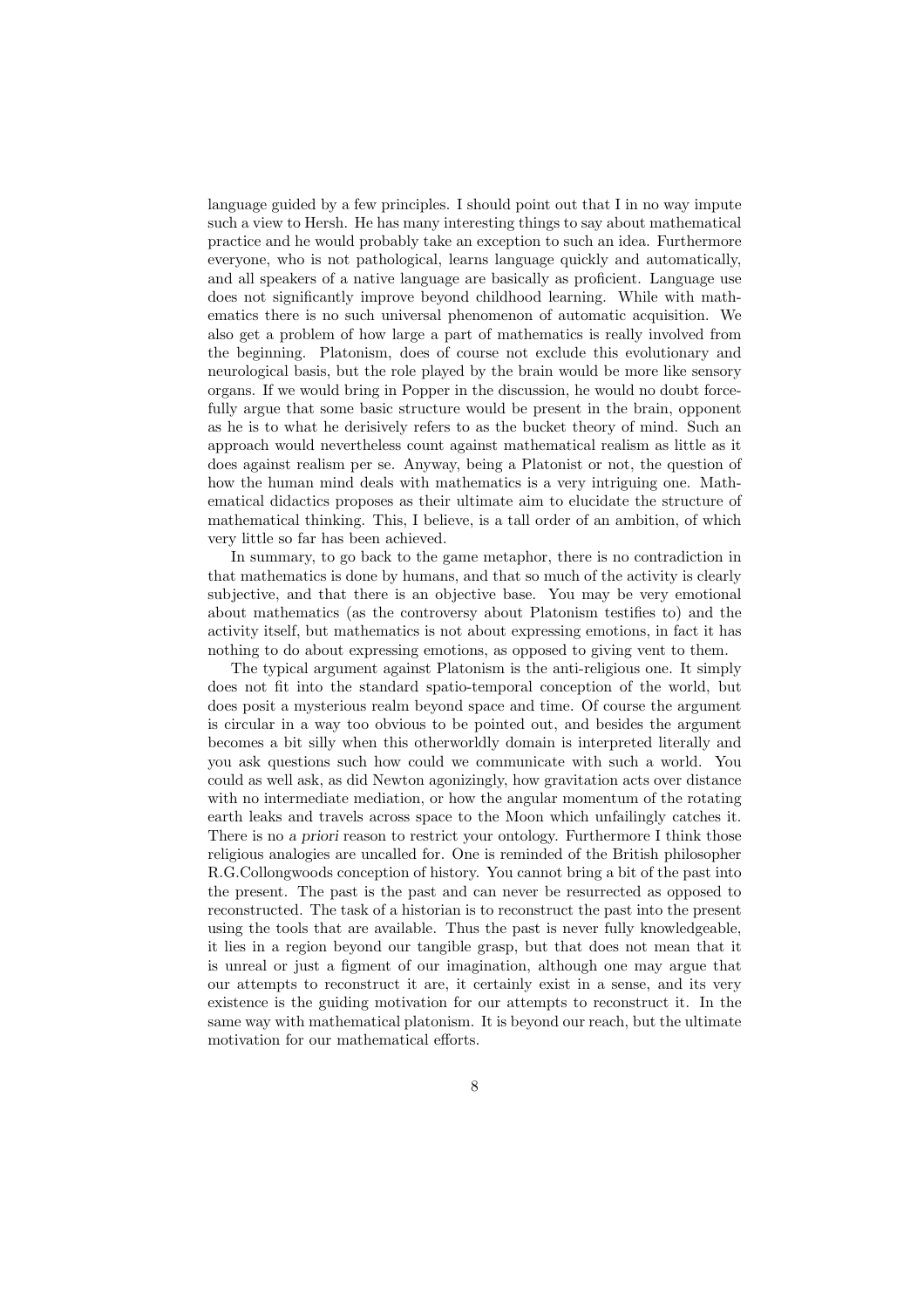Formalism may drain mathematics of content, but that does not mean that mathematics is devoid of content, only that the way of representing mathematics formally requires it, just as in mathematical applications the objects of the real world are drained of any of their qualities which has no bearing on the application. Mathematics is about abstraction, and mathematics itself can be abstracted if it is about to become the object of a mathematical analysis, as we have already noted, was the intention of Hilbert. One may wonder whether the study of formal systems, such as mathematics, is as interesting and rich, as the study of the classical objects of mathematics, whether it yields any interesting secrets. One may see Grothendiecks approach to Algebraic Geometry in this vein. By abstracting away the individual features of algebraic objects classically studied, and incidentally in the process being forced to extend them, he was able to go one level of abstraction higher and take a more structural approach, where the individual objects no longer had any compelling interest. In so far he was very successful solving not only internal problems but also classical ones, thus submitting to a more objective standard. The reality of mathematical objects is an issue of Platonism. From an individual point of view. objects with which you work daily assume a remarkable vividness, but this vividness is this to be considered as integral to the mathematics itself, or just in the sense of Locke, a secondary quality? The conceptions of mathematical objects may differ very much among mathematicians, just as our perceptions of the external world differ among humans, and can in no sense be directly compared. (Frege makes a big point of this). Communication between humans is possible only because of a certain isomorphism between individual conceptions, and so in a more literal sense is communication among mathematicians. To return to the issue of idealism. Of a world beyond individual awareness. The vague if suggestive notion of isomorphism making communication between the closed private worlds of individuals possible, is also a way in which to make sense of an external world. In a similar way the Platonic nature of mathematics is what makes sense of mathematical practice. This is just another rewording of Freges argument. As noted it is hard to come up with anything genuinely new in philosophy.

Mathematics is of the mind, and as such it is naturally thought of as a thought, not a thing. Thoughts are effervescent, things are what matter eventually. (This naive dichotomy leaves much to be desired, but it is nevertheless the basis for much suspicion of the exalted ontology of mathematics proposed by the Platonists.) One of the more basic concepts in mathematics is infinity. To the working mathematician it presents no problems, he or she is familiar with it, it is tamed. But large finite numbers are far harder to fathom than infinity itself, as everyone who amuses himself with writing down an innocent recursive function finds out. In what possible sense can infinity be of things? How can it be physically manifested? John Stuart Mill claims that numbers are just based on physical objects such as buttons and pebbles, but it is easy to write down numbers which seem to bear no relation to such innocent assemblages. Is our notion of infinity really a chimera, a fake? Is it not shorthand for a kind of denial? We know how to operate with it instrumentally, but is it really an